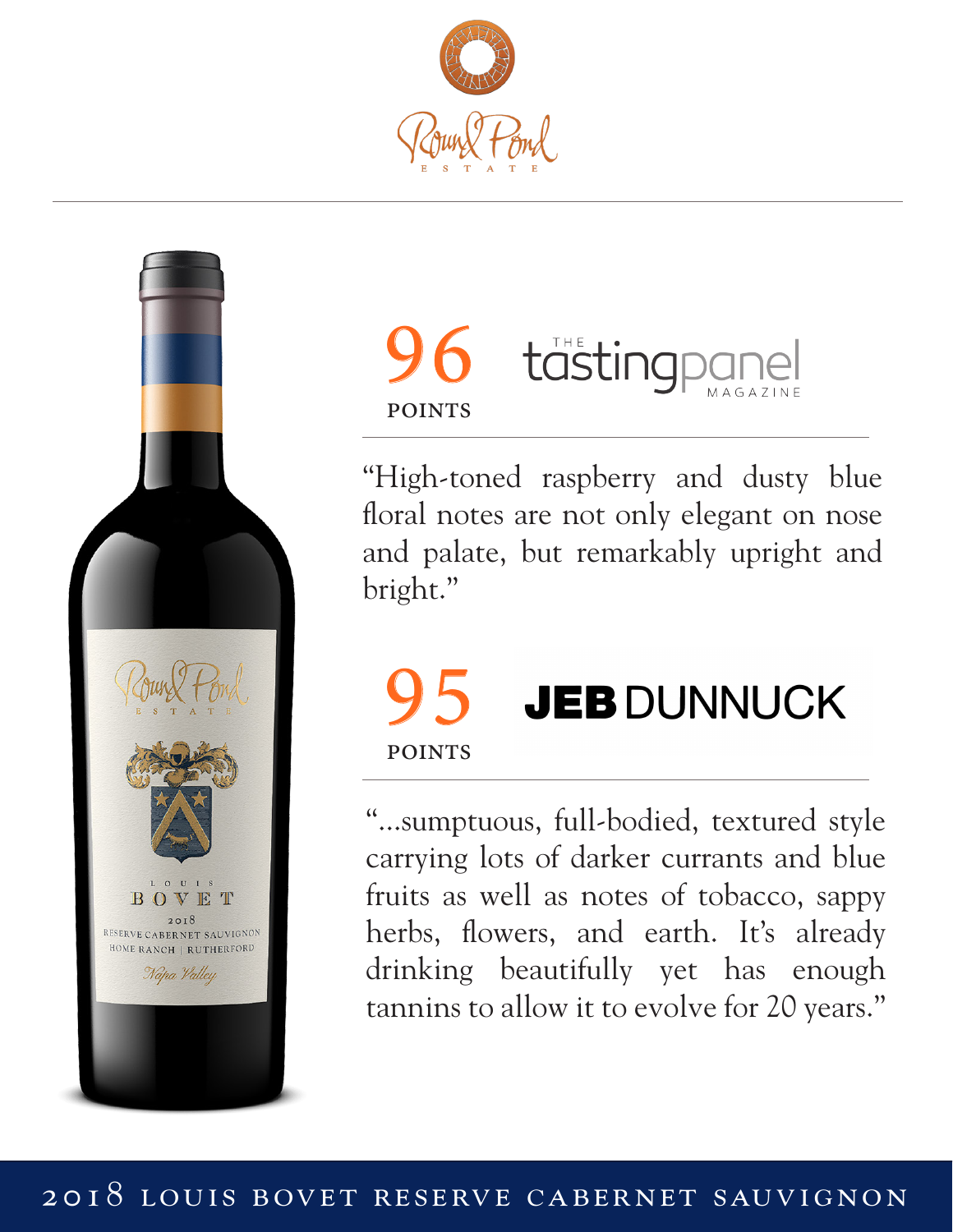





This mineral-driven red tastes of slate and stone, with a generous depth of rich red fruit. The cassis and cherry notes are layered and lengthy on the palate, with a hint of caramel and oak that complement it well. Editors' Choice.



"Delivers a solid and frankly ripe beam of cassis and plum sauce flavors, laced with red licorice and flecked with sassafras, all of which drive along nicely through a racy, structured finish underscored by a streak of iron. Offers excellent length. Best from 2023 through 2039." —J.M.